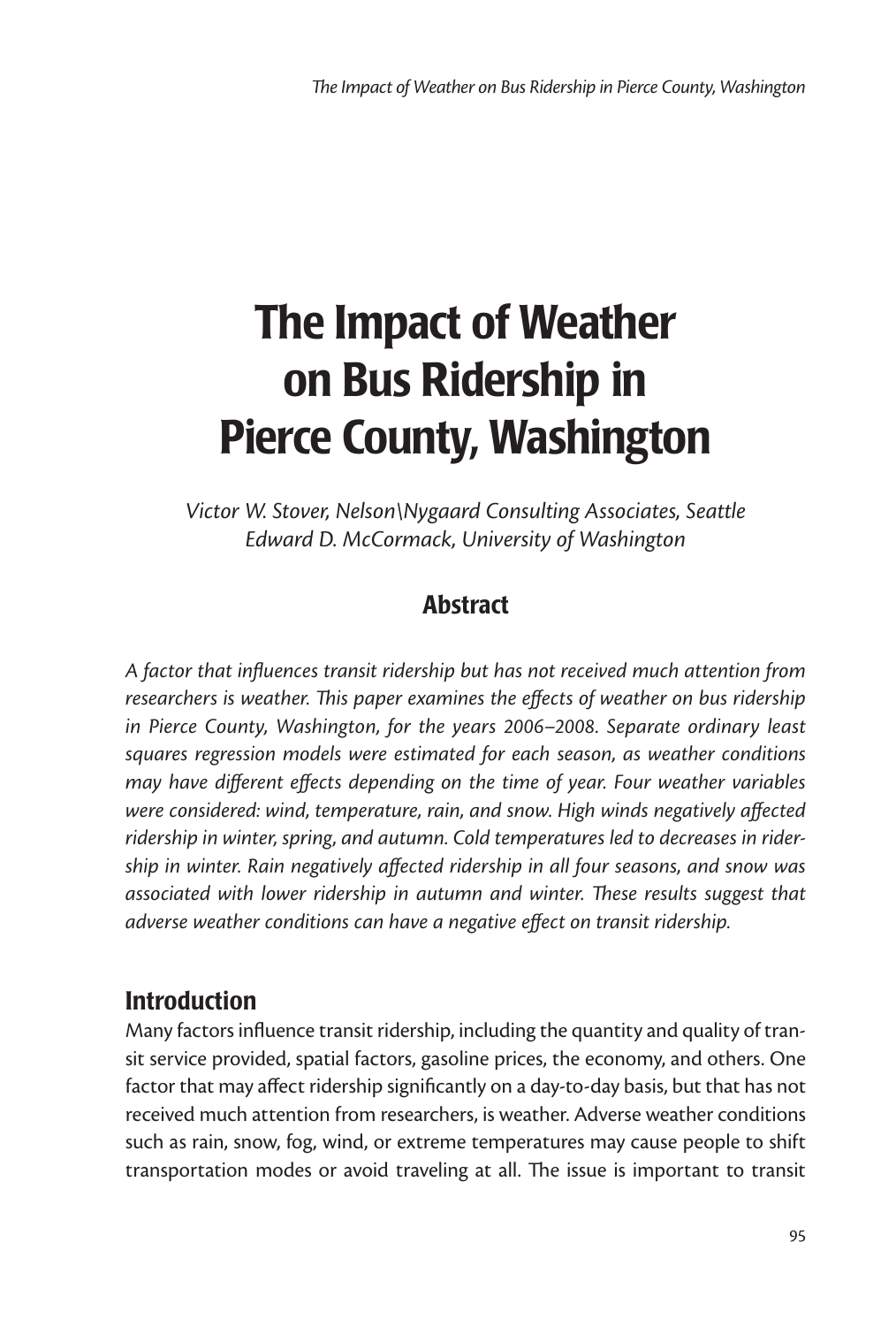agencies. If weather was shown to have a significant impact on ridership, agencies could take steps to mitigate the effects of weather, such as installing more shelters at transit stations, in order to maximize passenger comfort and ridership.

This paper examines the impacts of weather on transit ridership in Pierce County, Washington. Three years of ridership data from Pierce Transit and weather data from Seattle-Tacoma International Airport were used to model the relationship with ordinary least squares (OLS) regression. The paper begins with an examination of the theoretical relationship between weather and transit and a review of the literature. Next, the study area, methodology, and data are described. A presentation of the results, the sensitivity analysis, and a discussion of the findings follow.

#### Theoretical Framework

The numerous factors that influence transit can be categorized into two general groups: internal and external (Taylor et al. 2009). Internal factors are those that the transit agency can control, including the quality and quantity of service provided and the cost of a ride. External factors are influences beyond the control of transit agencies, including spatial factors (land use, density, urban form design), socioeconomic factors (population, employment, rate of auto ownership, average income), pricing factors (price of gasoline, road cost, parking costs), and environmental factors (weather). Most of the factors tend to be constant or change gradually over time, but weather is an external factor that can change drastically from one day to the next and be measured on a daily basis. A city could be hit with major rain one day and have clear skies and no precipitation the next. Both conditions could have an effect on transit ridership.

Weather can affect transit use and other forms of travel in two ways (Guo et al. 2007). First, weather can affect the activities that cause people to travel. Weather is not likely to affect indoor activities, but it may affect outdoor activities. A person is more likely to participate in outdoor activities in pleasant weather, leading to more travel on nice days. Second, weather affects the travel experience. People may be less likely to ride transit if waiting for the bus in the rain makes them uncomfortable. In addition, inclement weather may slow down transit vehicles and reduce quality of service, making transit a less appealing option to travelers. Numerous studies have found that adverse weather conditions such as rain and snow affect traffic speeds (Lamm et al. 1990; Ibrahim and Hall 1994; Rakha et al. 2008), and it is likely that those conditions affect bus operating speeds, making transit service slower. Hofmann and O'Mahony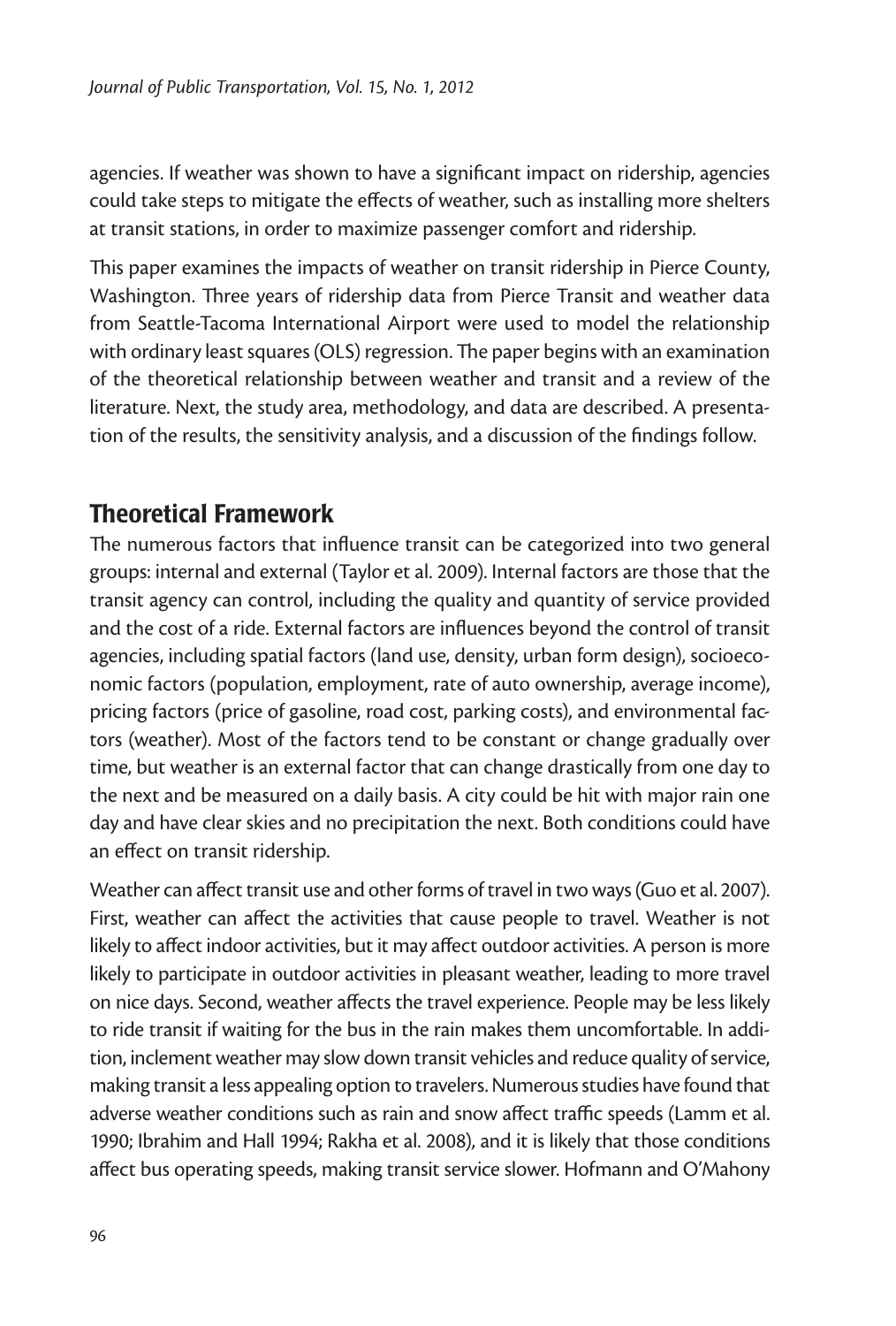(2005) found bus travel times to be longer on rainy days than on non-rainy days, although they did not state whether the results were significant.

The extent to which weather affects travel decisions may be influenced by the sources that travelers use to receive weather information. Information can be obtained from secondary sources, such as weather forecasts provided by the media, or from direct observations. People who receive weather information from secondary sources may be more likely to change their travel modes because they have more time to plan alternate trips, although research on this issue has been inconclusive. Khattak and de Palma (1997) found that drivers were slightly more likely to change their travel modes if they received their weather information from secondary sources, but the result was not statistically significant. A survey of Geneva commuters found that 55 percent of respondents who changed their travel patterns because of weather received weather information from secondary sources (de Palma and Rochat 1998).

# Previous Research

Little research has been conducted on the impacts of weather on transit ridership, although interest in the topic appears to have increased in recent years. In general, studies that have examined the impacts of weather on aggregate ridership data have found that ridership decreases in adverse weather conditions.

Kalstein et al. (2009) studied the extent to which different types of air masses affected ridership on rail systems in Chicago, the San Francisco Bay Area, and northern New Jersey. Air masses are parcels of air that affect entire regions and can be categorized on the basis of variables such as temperature, humidity, and cloud cover. The researchers found that ridership was significantly higher on dry, comfortable days and significantly lower on moist, cool ones.

A study in Chicago used OLS regression to explore the relationship between ridership on Chicago Transit Authority buses and trains and five weather variables (temperature, rain, snow, wind, and fog). All of the variables had significant impacts on ridership, although they affected bus and rail modes differently. In general, ridership was higher in good weather and lower in bad weather. The weather affected bus ridership more than rail ridership and weekend days more than weekdays (Guo et al. 2007).

Cravo and Cohen (2009) used OLS regression to assess the impacts of temperature, rain, and snow on transit ridership/revenue in New York City. Most of the variables were found to have a statistically significant impact on revenue. Cooler-than-nor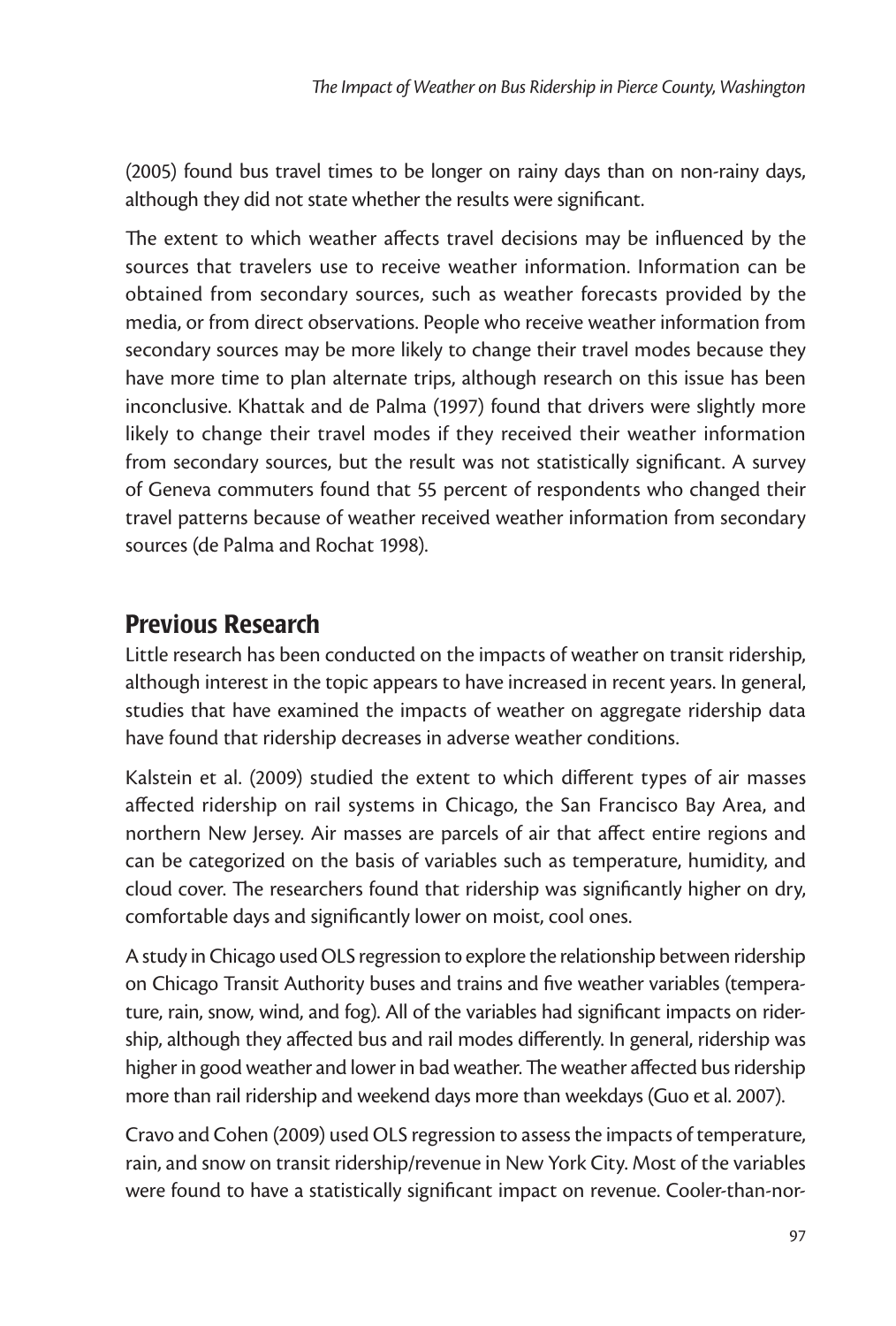mal temperatures increased subway revenue in the spring/fall and increased bus revenue in all seasons. Warmer-than-normal temperatures decreased subway revenue in the summer. Snow decreased revenue for both bus and subway, as did rain.

Changnon (1996) examined the effects of summer precipitation on transit systems in the Chicago area. The study found that ridership was significantly lower at the five percent level on rainy days when compared with non-rainy days. Rain that occurred during the midday hours had a stronger effect than rain that occurred in the morning or evening periods, which suggests that discretionary passengers were more affected by rain than commuters, who tend to ride in the mornings and evenings.

Related studies have used surveys to determine how weather influences travel behavior. Khattak and de Palma (1997) conducted a survey in Brussels to determine how weather caused commuters to change travel decisions. Fifty-four percent of automobile users stated that they changed their mode, departure time, and/or route choice because of weather conditions. Twenty-seven percent of those respondents stated that the influence of weather on travel mode change was either "very important" or "important." This result suggests that some drivers will shift modes to carpools or public transit in response to weather, although it is unclear whether this deviation would lead to an overall increase in transit ridership. In a survey of commuters in Geneva, 53 percent of respondents stated that the influence of weather conditions on mode choice was "very important" or "important" (de Palma and Rochat 1998).

#### Study Area

Pierce County is located in the Puget Sound region of Washington and is the state's second most populous county, with approximately 786,000 residents in 2008. Its county seat and largest city is Tacoma, with an approximate population of 197,000 in 2006, according to the U.S. Census Bureau. The county is considered to be a part of the Seattle metropolitan area, as it is directly south of King County, where Seattle is located. Public transit in the county is provided by Pierce Transit, which serves all of the county's major jurisdictions and some unincorporated areas, but not the entire county. The agency operated 58 local, express, and dial-a-ride routes as of December 2008. For the years 2006 to 2008, the average weekday ridership was approximately 44,000. Including weekends, the average ridership was about 37,000.

The weather data for this study were observed at Seattle-Tacoma (Sea-Tac) International Airport, which is located in King County approximately 15 miles (24 km) northeast of Tacoma. The airport is close to Pierce County and is a station in the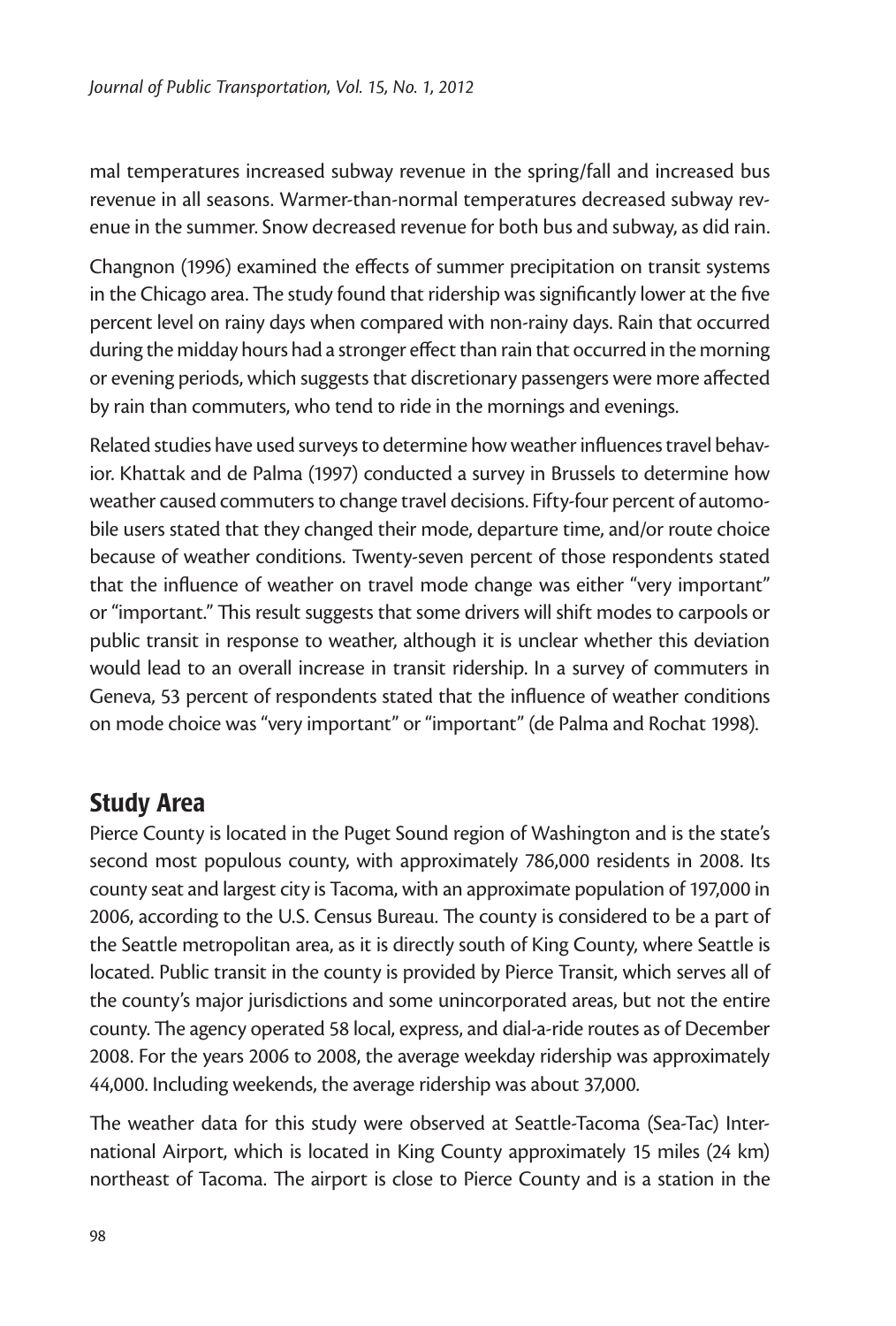Automated Surface Observing Systems (ASOS) program, which is intended to be the "nation's primary surface weather observation network" (National Weather Service 2009). The station provides quality-controlled data for the variables analyzed in this study. Pierce County does have an ASOS station at Tacoma Narrows Airport, but that particular station does not provide a 30-year historical average temperature. The Sea-Tac Airport station was chosen because it provides the necessary data and has weather that is similar to Pierce County because of its close proximity.

The Seattle area's climate is classified as warm temperate with a dry warm summer (type Csb) on the Köppen-Geiger climate classification map (Kottek et al. 2006). Summer tends to be warm and dry, while winter is typically cold and wet. Temperatures seldom dip below freezing, and snow is rare. Figures 1 and 2 present the average monthly temperature and precipitation for Sea-Tac Airport.



*Source: Western Regional Climate Center*





#### Figure 2. Sea-Tac Airport average monthly precipitation

*Source: Western Regional Climate Center*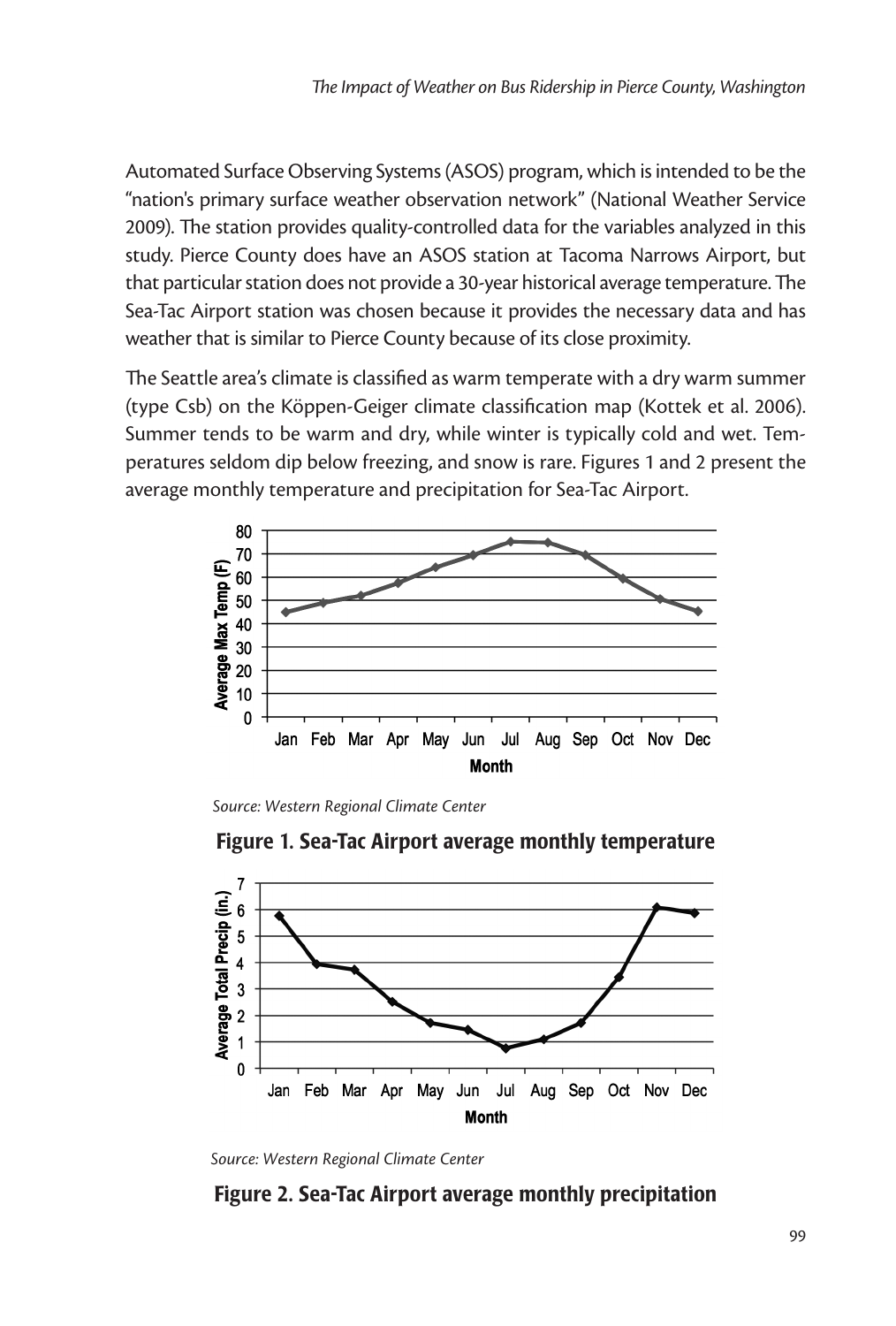## Methods and Data

The primary intent of this study was to measure the impacts of weather factors (the independent variables) on transit ridership (the dependent variable). Two general methods to measure these impacts have been identified in the literature: absolute level and relative change (Guo et al. 2007). The absolute method compares the absolute levels of weather and transit ridership to identify relationships between the two. For example, higher temperatures may lead to higher ridership and greater rainfall may lead to lower ridership. With the relative change method, weather is compared to a benchmark. The benchmark could be the weather conditions from the previous day or the historical average weather for the day. The rationale for the relative change method is that travelers may make decisions about which mode they will take on the basis of how the weather forecast compares to the previous day or the normal weather for that day.

For the temperature variable, this study took a departure from the normal (historical average) approach, and for the rainfall, wind speed, and snow variables, it used an absolute level approach. Daily temperatures were compared to the historical averages for each day, and a departure from the normal value was calculated to quantify the change. If, for example, on a given day the temperature was 60°F (16°C) and the normal temperature was 69°F (21°C), then the departure from normal was designated as -9 °F (-5°C). The hypothesis was that temperature would affect ridership only if it significantly departed from the historical average. An analysis of average ridership data determined that an 8°F departure in either direction might be the threshold at which temperature begins to impact ridership. Two dummy variables were created to test this: a variable for days when the departure temperature was 8°F above normal or higher, and a variable for days when it was 8°F below normal or lower.

The absolute level method was used for the rainfall and wind speed variables to determine what effects absolute changes in the variables have on ridership. A dummy variable for snow was included in the model rather than the actual amount of snowfall because the weather station at Sea-Tac Airport does not record the magnitude of snowfall, only total precipitation and a remark that snow occurred. Additionally, the amount of snowfall is often highly localized in the Puget Sound region, so a snowstorm might accumulate 4 inches (10 cm) of snow at Sea-Tac Airport but only 1 inch (2.5 cm) in downtown Tacoma. By using a dummy variable for snow, the model measured the impact that any amount of snow would have on ridership. To obtain an accurate measure for rain by itself, precipitation from all days with measured snow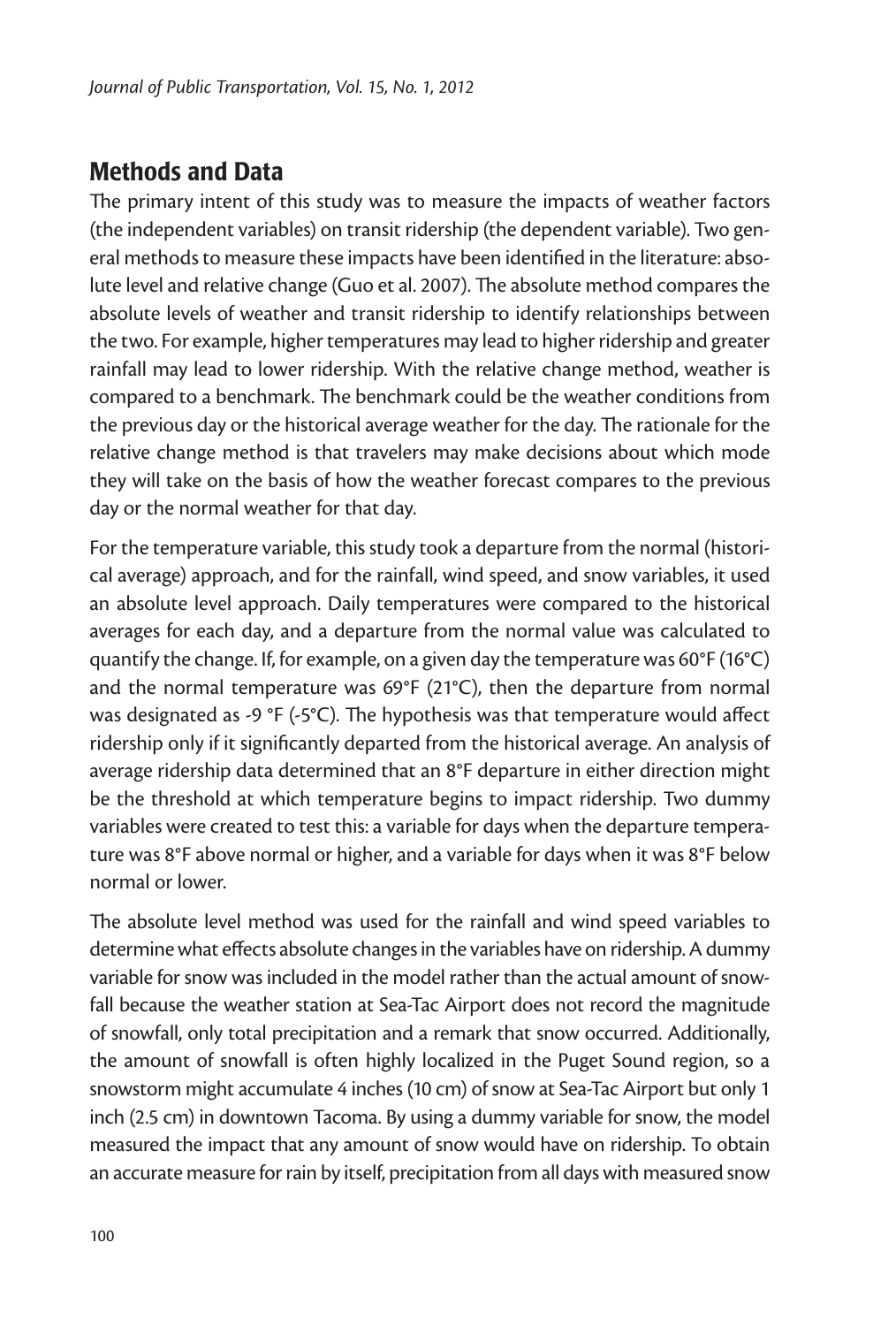was assumed to be snow, and precipitation was assumed to be rain when snow did not occur. Weather data were obtained from the National Climatic Data Center.

Although this study is concerned primarily with the effects of the weather variables, omitting other independent variables that affect the dependent variable would bias the estimated value of the regression coefficients. Additional independent variables were added to the models to account for non-weather factors that influence transit ridership and to help avoid omitted variable bias. Vehicle revenue hours and the adult fare price were obtained directly from Pierce Transit. The price of gasoline was defined as the price of a gallon of unleaded regular gasoline in dollars for the Seattle-Tacoma-Bremerton area. Unemployment rate was included to control for the state of the local economy, as the economy has an impact on how much people travel. The size of the labor force was used as a proxy for population. Data for all three variables were obtained from the Bureau of Labor Statistics.

The study period for the analysis was January 2006 to December 2008. Because the temperature variables could have different effects on ridership depending on the season, a separate model was estimated for each of the four seasons: winter (December, January, February), spring (March, April, May), summer (June, July, August), and autumn (September, October, November). Ordinary least squares was used to estimate the parameters of the multiple regression models. Each model took the following form at the outset:

 $r$ *iders* =  $\beta_0$  +  $\beta_1$ windspeed +  $\beta_2$ departurewarm +  $\beta_3$ departurecold +  $\beta_4$ raintotal +  $\beta$ <sub>5</sub> snow +  $\beta$ <sub>6</sub> gasprice +  $\beta$ <sub>7</sub> laborforce +  $\beta$ <sub>8</sub> revenuehours +  $\beta$ <sub>9</sub> unemployment +  $\beta_{10}$ fare +  $\beta_{11}$ Monday+  $\beta_{12}$ Tuesday +  $\beta_{13}$ Wednesday +  $\beta_{14}$ Thursday +  $\beta_{15}$ Friday + β16*Saturday+* β17*HolidaySaturday +* β18*HolidaySunday + u*

where,

| riders        | = unlinked passenger trips on local routes                      |
|---------------|-----------------------------------------------------------------|
|               |                                                                 |
| windspeed     | = daily average measured wind speed (miles per hour)            |
| departurewarm | $=$ departure from normal temperature higher than $7^{\circ}$ F |
| departurecold | = departure from normal temperature lower than $-7^{\circ}F$    |
| raintotal     | = total rainfall (inches)                                       |
| snow          | = dummy variable for snow                                       |
| gasprice      | = price of gasoline (in dollars)                                |
| laborforce    | $=$ size of the labor force                                     |
| revenuehours  | = revenue hours of service provided on local routes             |
| unemployment  | $=$ unemployment rate                                           |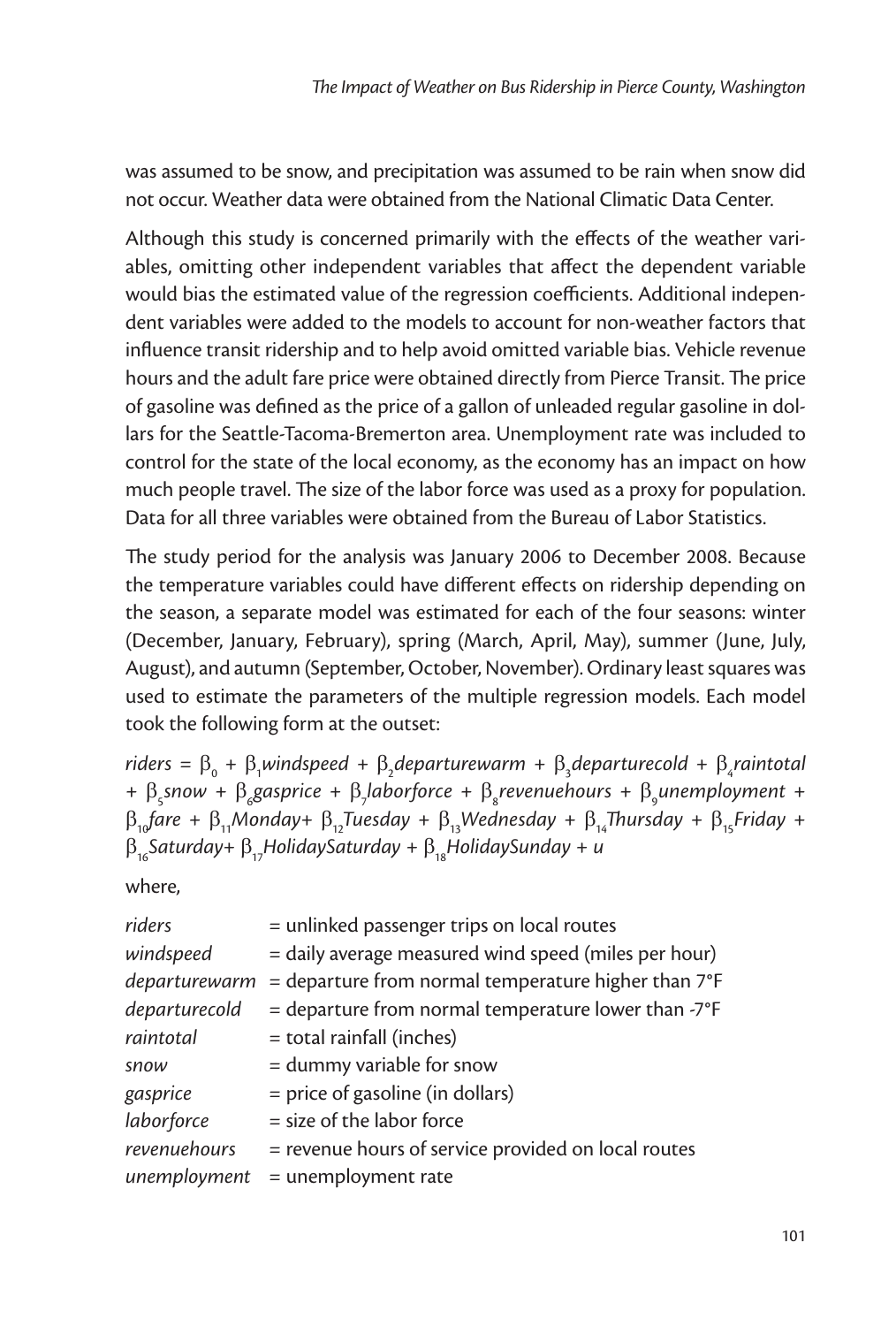| fare             | = price of basic adult fare (in dollars)                                        |
|------------------|---------------------------------------------------------------------------------|
| Monday           | = dummy variable for Monday                                                     |
| Tuesday          | = dummy variable for Tuesday                                                    |
| Wednesday        | = dummy variable for Wednesday                                                  |
| Thursday         | = dummy variable for Thursday                                                   |
| Friday           | = dummy variable for Friday                                                     |
| Saturday         | = dummy variable for Saturday                                                   |
|                  | HolidaySaturday = dummy variable for holidays when a Saturday schedule was used |
| HolidaySunday    | = dummy variable for holidays when a Sunday schedule was used                   |
| $\boldsymbol{u}$ | = unobserved factors                                                            |
| $\beta_{0}$      | $=$ intercept parameter                                                         |
| $\beta_{1-18}$   | = independent variable parameters                                               |

Estimation of each regression model was a multi-step process. Initially, an *unrestricted* model was estimated to include all possible relevant variables. Variables with p-values of 0.10 or greater were deemed insignificant and were removed from the model, except in some close cases. A Wald test was performed for the dayof-week dummy variables to determine whether they were jointly significant. If together they were significant, they remained in the model, even if some were insignificant individually. Finally, a *restricted* model was estimated by using all significant variables. After each step, a White test was used to detect heteroscedasticity, and an LM test was used to test for serial correlation. If necessary, heteroscedasticityrobust standard errors and autoregressive terms (which appear as AR(n) in the results tables) were used to correct for the conditions.

## **Results**

Table 1 presents the unrestricted results from the four seasonal models. Restricted models were estimated after insignificant variables had been removed, and those results are displayed in Table 2. The coefficient for each independent variable represents the change in ridership given a 1-unit change in the independent variable, holding other variables constant. The results for the weather variables are given in absolute change (number of riders) and percentage change (compared to the mean daily ridership for the season in question). The daily ridership averages were 35,167 for winter, 37,497 for spring, 37,045 for summer, and 38,566 for autumn. Variables in the restricted model were significant at the 10 percent level or lower, or very close. P-values are included in Tables 1 and 2.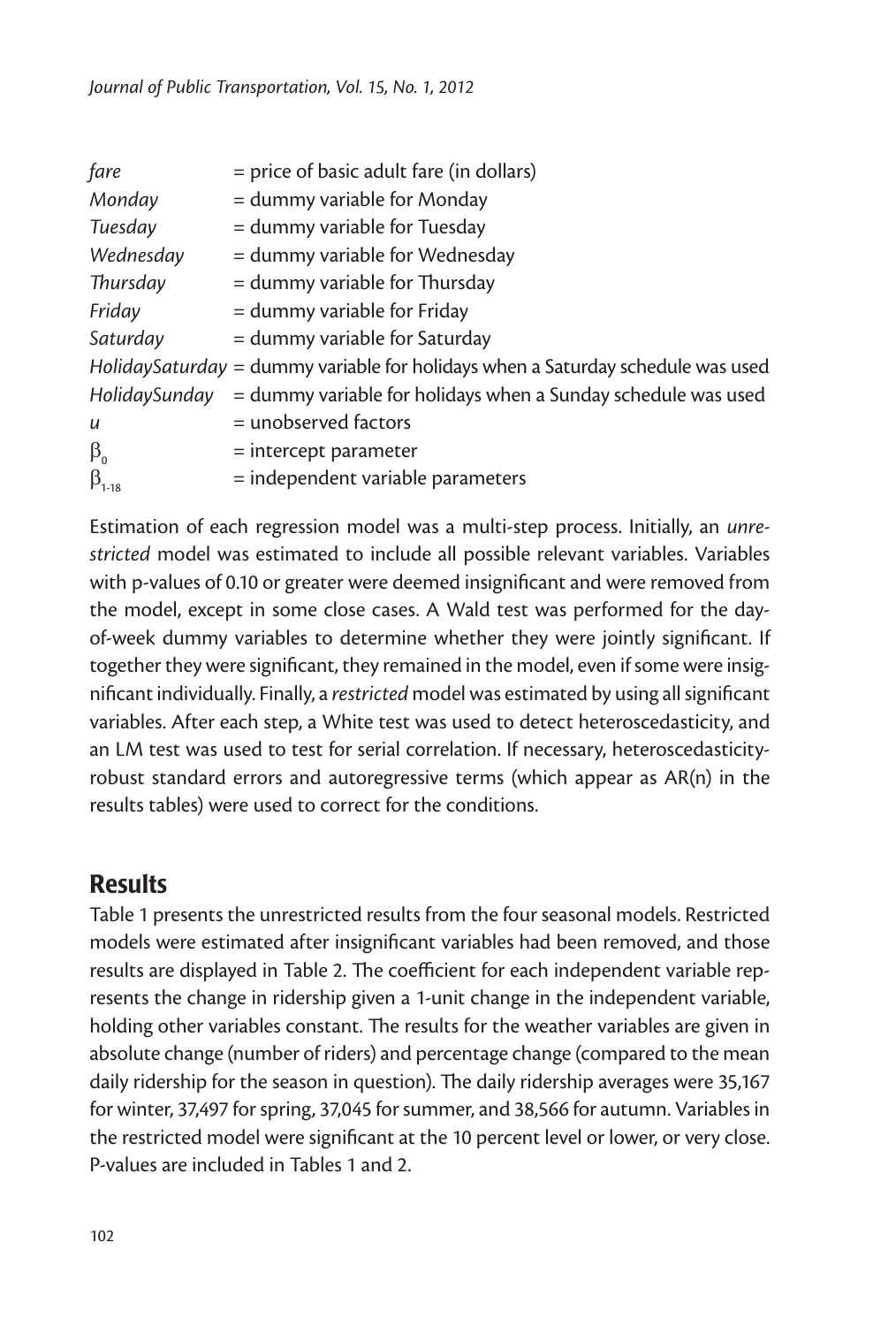| Dependent Variable: riders    |                     |                     |                      |                      |
|-------------------------------|---------------------|---------------------|----------------------|----------------------|
| Independent<br>Variable       | Winter              | <b>Spring</b>       | Summer               | Autumn               |
| windspeed                     | $-163.72(0.0032)$   | $-121.36(0.0037)$   | $-65.02(0.2928)$     | $-181.13(0.0083)$    |
| departurewarm                 | 2,361.29 (0.0786)   | 449.55 (0.2699)     | 161.46 (0.7407)      | 1,345.79 (0.1401)    |
| departurecold                 | $-4,076.37(0.0016)$ | $-1,374.58(0.2606)$ | 89.54 (0.8540)       | -903.66 (0.5321)     |
| raintotal                     | $-1,832.24(0.0569)$ | $-3,473.40(0.0000)$ | $-2,655.13(0.0857)$  | $-2,467.43(0.0001)$  |
| snow                          | $-4,069.00(0.0003)$ | 932.72 (0.3870)     | N/A                  | $-4,316.57(0.0553)$  |
| gasprice                      | 41.33 (0.0018)      | 28.66 (0.0001)      | 22.03 (0.0232)       | 23.40 (0.0022)       |
| laborforce                    | 0.03(0.7268)        | $-0.05(0.1869)$     | $-0.03(0.3647)$      | $-0.09(0.0959)$      |
| revenuehours                  | 4.96 (0.4533)       | 32.75 (0.0000)      | 48.00 (0.0000)       | 48.84 (0.0000)       |
| unemployment                  | 2,845.15 (0.0053)   | -1,977.10 (0.0045)  | -19.70 (0.9083)      | 2,424.04 (0.0001)    |
| fare                          | 1,933.27 (0.7716)   | N/A                 | N/A                  | N/A                  |
| Monday                        | 20,311.26 (0.0040)  | $-6,523.85(0.1624)$ | $-24,145.8(0.0000)$  | 23,309.60 (0.0104)   |
| Tuesday                       | 21,227.88 (0.0024)  | $-5,802.63(0.2000)$ | -23,720.98 (0.0000)  | -23,207.99 (0.0106)  |
| Wednesday                     | 21,080.47 (0.0025)  | $-6,113.30(0.1776)$ | $-24,255.02(0.0000)$ | $-22,645.37(0.0125)$ |
| Thursday                      | 20,817.44 (0.0029)  | $-6,344.06(0.1623)$ | $-24,461.67(0.0000)$ | -23,613.83 (0.0092)  |
| Friday                        | 21,253.83 (0.0024)  | $-6,578.40(0.1477)$ | $-24,681.17(0.0000)$ | $-24,741.93(0.0064)$ |
| Saturday                      | 6,683.02 (0.0000)   | 1,594.52 (0.1089)   | $-2,221.18(0.0295)$  | $-2,828.48(0.1548)$  |
| HolidaySaturday               | -14,578.69 (0.0106) | N/A                 | N/A                  | N/A                  |
| HolidaySunday                 | -20,571.16 (0.0047) | 6,214.94 (0.1792)   | 28,607.42 (0.0000)   | 25,491.72 (0.0053)   |
| AR(1)                         | 0.22(0.0014)        | 0.38(0.0000)        | 0.39(0.0000)         | 0.35(0.0000)         |
| AR(2)                         | 0.16(0.0004)        | 0.15(0.0179)        | N/A                  | N/A                  |
| Intercept                     | -24,092.31 (0.1183) | 12,622.35 (0.3293)  | $-14,964.75(0.2854)$ | $-2,902.04(0.8545)$  |
| Observations<br>Adj R-squared | 269<br>0.9237       | 276<br>0.9774       | 276<br>0.9726        | 273<br>0.9455        |

#### Table 1. Unrestricted Model Results

*(): p-value*

*N/A: variable was omitted because there were no changes or occurrences of that variable during the study period, or AR(n) was unnecessary.*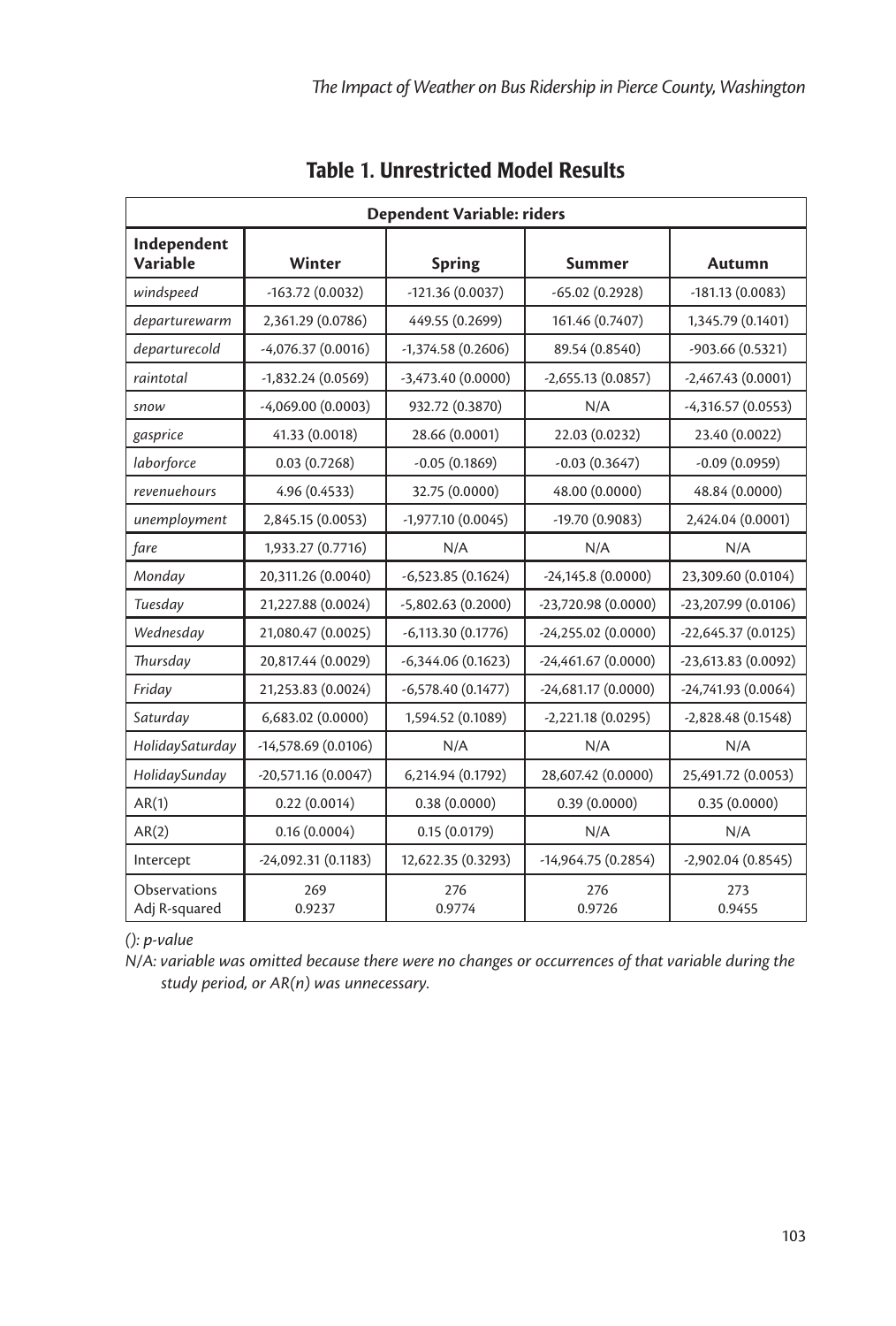| Dependent Variable: riders     |                      |                     |                      |                      |
|--------------------------------|----------------------|---------------------|----------------------|----------------------|
| Independent<br><b>Variable</b> | Winter               | <b>Spring</b>       | Summer               | Autumn               |
| windspeed                      | $-170.42(0.0013)$    | -109.00 (0.0070)    | ---                  | $-186.46(0.0303)$    |
| departurewarm                  | 1,988.95 (0.1130)    | ---                 | ---                  | ---                  |
| departurecold                  | -3,949.38 (0.0023)   | ---                 |                      |                      |
| raintotal                      | $-1,776.88(0.0724)$  | $-3,649.76(0.0000)$ | $-2,726.26(0.0066)$  | $-2,304.98(0.0000)$  |
| snow                           | $-3,910.39(0.0002)$  |                     |                      | $-5,052.18(0.1011)$  |
| gasprice                       | 55.83 (0.0000)       | 24.11 (0.0000)      | 19.78 (0.0001)       | 22.51 (0.0061)       |
| laborforce                     | ---                  | ---                 | ---                  | $-0.10(0.0233)$      |
| revenuehours                   | ---                  | 26.82 (0.0000)      | 44.92 (0.0000)       | 48.93 (0.0000)       |
| unemployment                   | 3,594.10 (0.0000)    | $-2,017.17(0.0035)$ | ---                  | 2,521.91 (0.0001)    |
| fare                           | ---                  | N/A                 | N/A                  | N/A                  |
| Monday                         | 25,569.48 (0.0000)   |                     | -20,924.29 (0.0000)  | $-23,430.56(0.0055)$ |
| Tuesday                        | 26,443.65 (0.0000)   |                     | $-20,519.80(0.0000)$ | $-23,337.41(0.0060)$ |
| Wednesday                      | 26,310.86 (0.0000)   | ---                 | $-21,051.90(0.0000)$ | -22,776.70 (0.0078)  |
| Thursday                       | 26,022.19 (0.0000)   | ---                 | -21,224.20 (0.0000)  | $-23,776.21(0.0054)$ |
| Friday                         | 26,495.89 (0.0000)   | ---                 | $-21,468.33(0.0000)$ | $-24,850.88(0.0038)$ |
| Saturday                       | 7,805.53 (0.0000)    | 2,977.91 (0.0000)   | $-1,529.34(0.1213)$  | -2,792.50 (0.1320)   |
| HolidaySaturday                | $-18,866.12(0.0000)$ | N/A                 | N/A                  | N/A                  |
| HolidaySunday                  | $-25,642.01(0.0000)$ |                     | 25,430.75 (0.0000)   | 25,419.08 (0.0026)   |
| AR(1)                          | 0.25(0.0000)         | 0.38(0.0000)        | 0.39(0.0000)         | 0.33(0.0003)         |
| AR(2)                          | 0.16(0.0000)         | 0.15(0.0133)        | N/A                  | N/A                  |
| Intercept                      | $-15,346.55(0.0066)$ | -2,302.33 (0.5298)  | -25,399.08 (0.0000)  | $-2,166.29(0.8564)$  |
| Observations<br>Adj R-squared  | 269<br>0.9236        | 276<br>0.9775       | 276<br>0.9729        | 273<br>0.9454        |

#### Table 2. Restricted Model Results

*(): p-value*

*N/A: Variable was omitted because there were no changes or occurrences of that variable during the study period, or AR(n) was unnecessary.*

*---: Variable was omitted because it was insignificant in the unrestricted model.*

Average wind speed was significant in the winter, spring, and autumn models, but not summer. A 1-mph (1.6 kph) increase in average wind speed resulted in decreases in ridership of 170 in winter, or a 0.48 percent drop from the average ridership in that season. The decrease was 109 (0.29%), and 186 (0.48%) for spring and autumn, respectively. Assuming a linear relationship, a 10-mph (16 kph) increase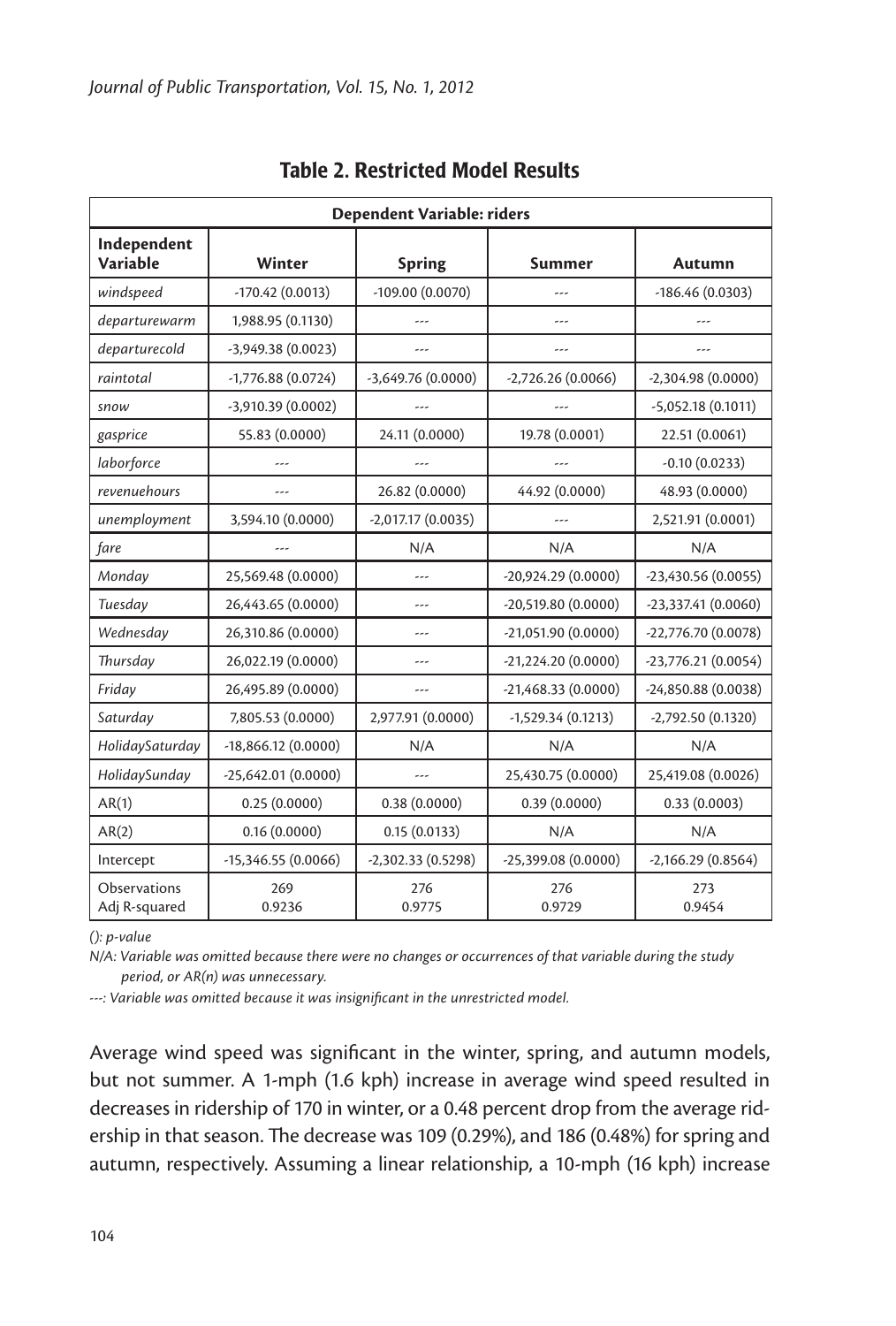in wind speed would lead to a decrease of 1,865 riders in autumn, a drop of 4.84 percent. Although the model assumed a linear relationship between ridership and wind speed, this may not be true in reality, as wind speed may have a greater effect during strong wind events.

Temperature was found to affect ridership in the winter months only. The colderthan-normal variable was statistically significant, and the warmer-than-normal variable was on the border of being statistically significant. A temperature that was more than 7°F cooler than normal resulted in 3,949 (11.23%) fewer riders, while a temperature that was more than 7°F warmer than normal resulted in 1,989 (5.66%) more riders. This suggests that ridership decreases in cooler than normal temperatures and increases in warmer than normal temperatures during the winter months. This is logical, as cold temperatures make waiting for the bus outside more uncomfortable. The variables may be insignificant in the spring, summer, and autumn months because temperatures in those seasons are more comfortable than in winter, and departures from the normal temperature are still generally comfortable.

Rain was the only variable that was significant in all four seasons. One inch (2.5 cm) of rain resulted in decreases in ridership of 1,777 (5.05%) for winter, 3,650 (9.73%) for spring, 2,726 (7.36%) for summer, and 2,304 (5.97%) for autumn. These results are logical, as rainy weather makes waiting for a bus in the rain unpleasant if no shelter is provided. When it rains, many people likely switch to automobiles for transportation if that mode provides a more comfortable experience. Rain may also affect travel in general, reducing travel on all modes. In addition, rain may decrease bus operating speeds, making the mode less attractive to travelers.

The final weather variable, snow, was significant in winter and on the border of being significant in autumn. The occurrence of snowfall led to a decrease of 3,910 (11.12%) riders in winter and 5,052 (13.10%) riders in autumn. Snow may cause travelers to choose a different mode or to not travel at all. In addition, some Pierce Transit route alignments are modified when it snows, which likely reduces ridership.

## Sensitivity Analysis

Sensitivity analysis was used to test the sensitivity of the regression models to modifications. The first sensitivity test dropped Saturdays and Sundays from the models and estimated them using weekdays only. Table 3 presents the results for the weather variables from the restricted models. In general, the coefficients are larger than in the original models due to higher average ridership on weekdays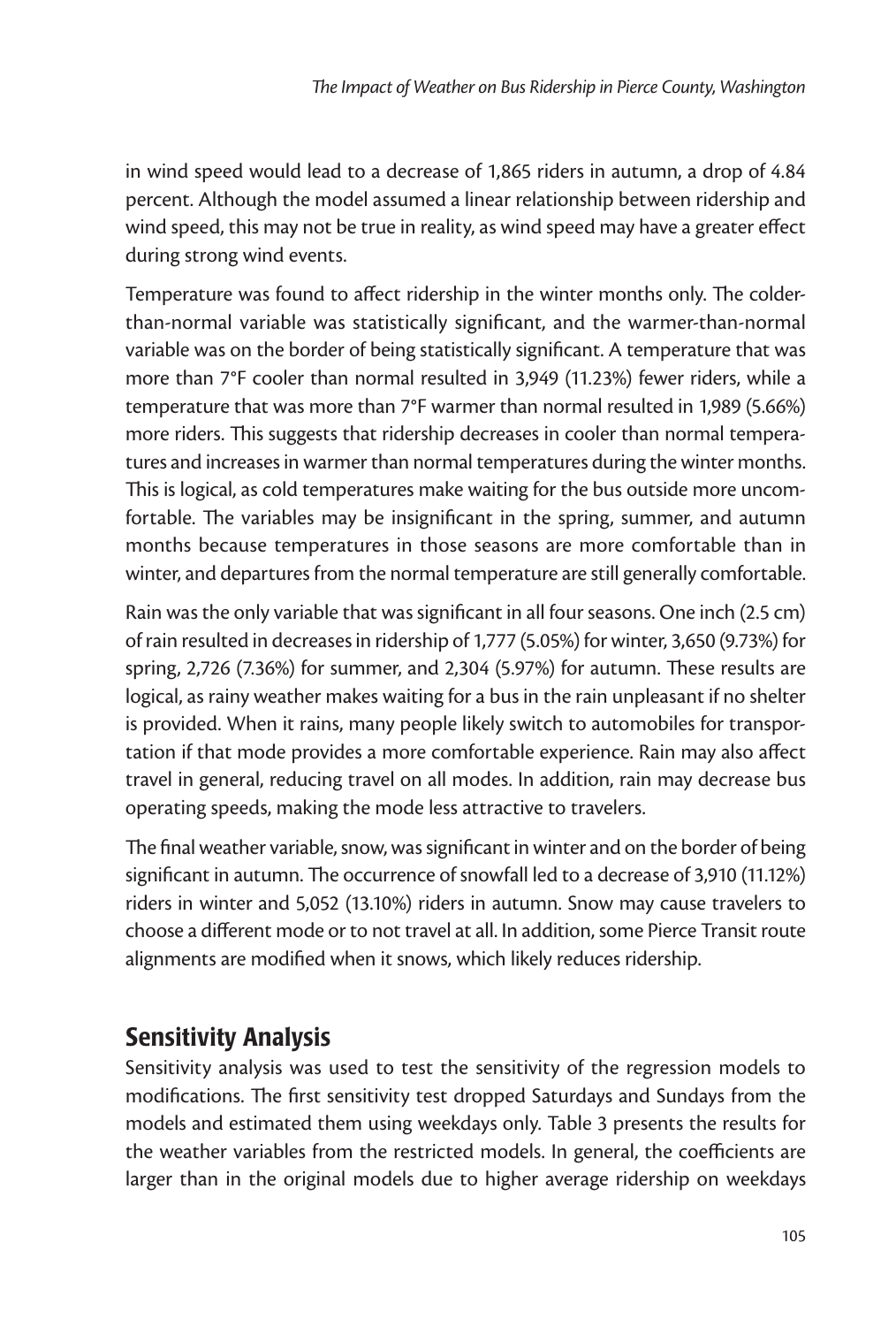than on all days, but the significant variables are largely the same. Rain became insignificant in the summer model, but warmer than normal temperatures became significant in the autumn model and had a positive impact on ridership.

| Dependent Variable: riders |                     |                     |        |                     |
|----------------------------|---------------------|---------------------|--------|---------------------|
| Independent<br>Variable    | Winter              | <b>Spring</b>       | Summer | Autumn              |
| windspeed                  | $-190.88(0.0045)$   | $-108.93(0.0562)$   | ---    | $-188.97(0.0905)$   |
| departurewarm              | 3,060.64 (0.0128)   | ---                 | ---    | 1,925.41 (0.0668)   |
| departurecold              | $-5,778.00(0.0006)$ | ---                 | ---    | ---                 |
| raintotal                  | $-2,308.68(0.0186)$ | $-4,733.23(0.0002)$ | ---    | $-3,114.87(0.0001)$ |
| snow                       | $-5,915.16(0.0000)$ | ---                 | ---    | $-8,374.21(0.0880)$ |

Table 3. Weekday Model Results

*(): p-value*

*---: Variable was omitted because it was insignificant in the unrestricted model.*

In the second sensitivity test, outlying observations with at least 1 inch of daily rainfall (14 observations) and/or an average wind speed of 15 mph (32 observations) were excluded. Table 4 presents the results for the weather variables from the restricted models. The results are slightly different but mostly similar to the original results. Wind speed became insignificant in the winter and autumn models, snow became insignificant in the autumn model, and warmer-than-normal temperatures became significant in the autumn model. This suggests that wind may only have a significant impact in autumn and winter on very windy days. The significance of rain was not affected by removing outliers.

Table 4. Outliers-Removed Model Results

| Dependent Variable: riders |                     |                     |                     |                     |
|----------------------------|---------------------|---------------------|---------------------|---------------------|
| Independent<br>Variable    | Winter              | <b>Spring</b>       | Summer              | Autumn              |
| windspeed                  | ---                 | $-105.41(0.0122)$   | ---                 | ---                 |
| departurewarm              | 2,885.43 (0.0300)   | ---                 | ---                 | 1,651.14 (0.0226)   |
| departurecold              | $-4,767.64(0.0005)$ | ---                 | ---                 | ---                 |
| raintotal                  | $-3,964.41(0.0044)$ | $-3,783.70(0.0000)$ | $-2,726.26(0.0066)$ | $-3,979.32(0.0024)$ |
| snow                       | $-4,195.79(0.0009)$ |                     | ---                 | ---                 |

*(): p-value*

*---: Variable was omitted because it was insignificant in the unrestricted model.*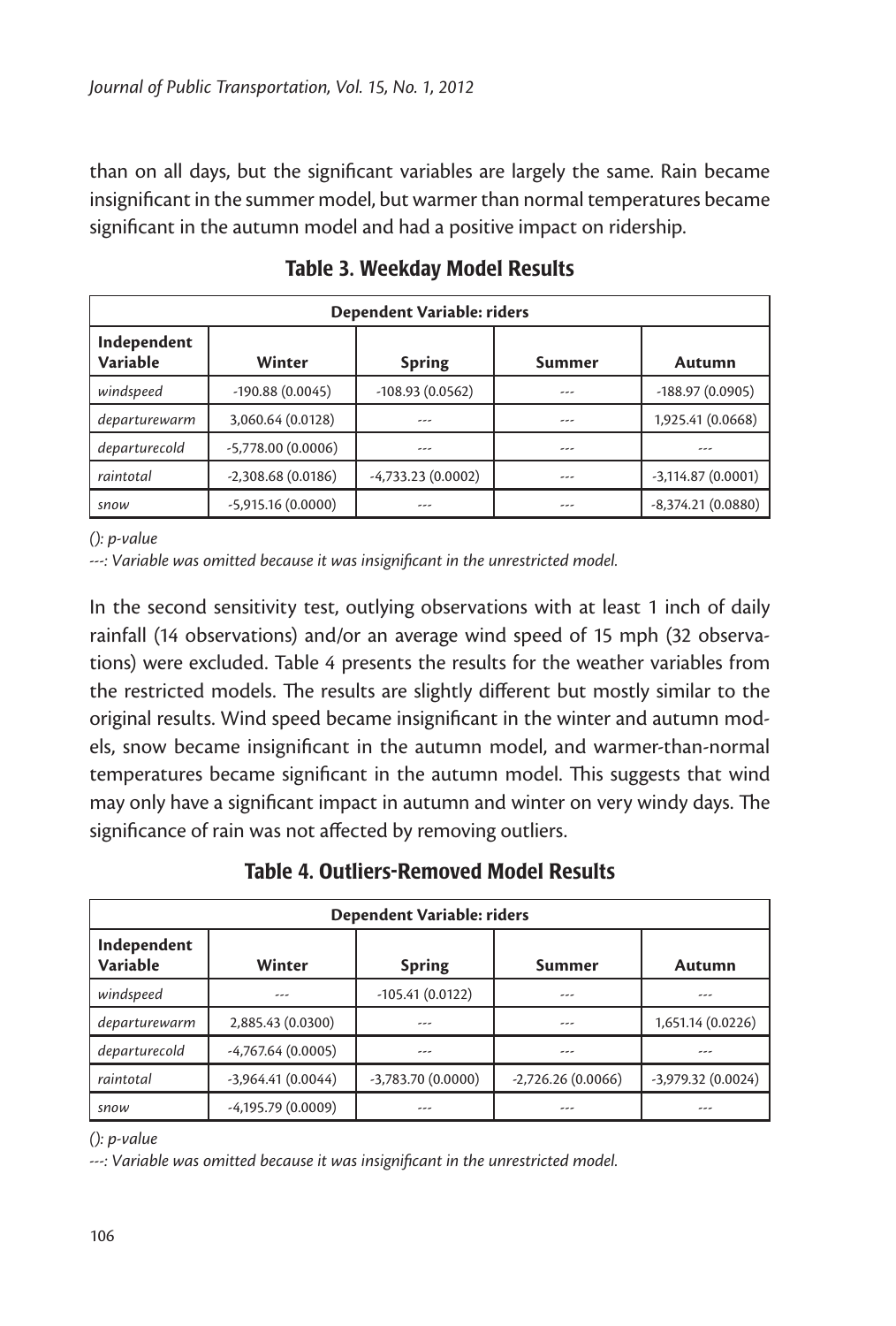The sensitivity analysis yielded interesting findings. Wind speed may not have as strong an impact as the original results suggest, except when winds are very strong. In addition, warmer-than-normal temperatures may lead to increased ridership in autumn, which the original model did not show. The changes in results caused by modifying the models indicate that they are somewhat sensitive to removing weekend days and outliers. The choice of which data are included in the analysis can affect the results, but the overall conclusions of the analysis remain the same. Each weather variable had an effect on ridership in at least one season, and rain was the most significant variable throughout the year.

## **Discussion**

The results of this study are consistent with others in suggesting that adverse weather conditions lead to lower transit ridership. Each of the four weather variables had a significant effect on ridership in at least one season. Winter was the season most affected by weather, while summer was the least affected. Puget Sound weather during the summer is generally less severe than in other seasons, so it is logical that weather affects transit less in that season than in others.

This study adds to the small body of research on the effects of weather on transit ridership by using different analysis methods as well as a new study area. The use of absolute level and relative change methods for different variables and the inclusion of independent variables other than weather distinguish this study from others on the topic. Examining the relationship between weather and transit ridership for different agencies in various geographic areas is important because the weathertransit relationship may vary in different locations.

The results are significant for Pierce Transit and other transit agencies. Some of the effects that weather has on ridership could be mitigated by making the transit experience more comfortable. A common belief in the transit industry is that people are more likely to ride transit when they are comfortable while waiting for transit and while on transit vehicles. One way to improve the comfort of waiting passengers is by placing shelters at stops, which provide weather protection and a place to sit (Law and Taylor 2001). Pierce Transit provides shelters at 21 percent of its stops (Sandy Johnson, Pierce Transit, unpublished data), and adding more shelters to highly-used stops could improve ridership, although there has been limited empirical study of the issue. A study on transit amenities found that a bus shelter with walls, a roof, and seating is an amenity that induces trips and that passengers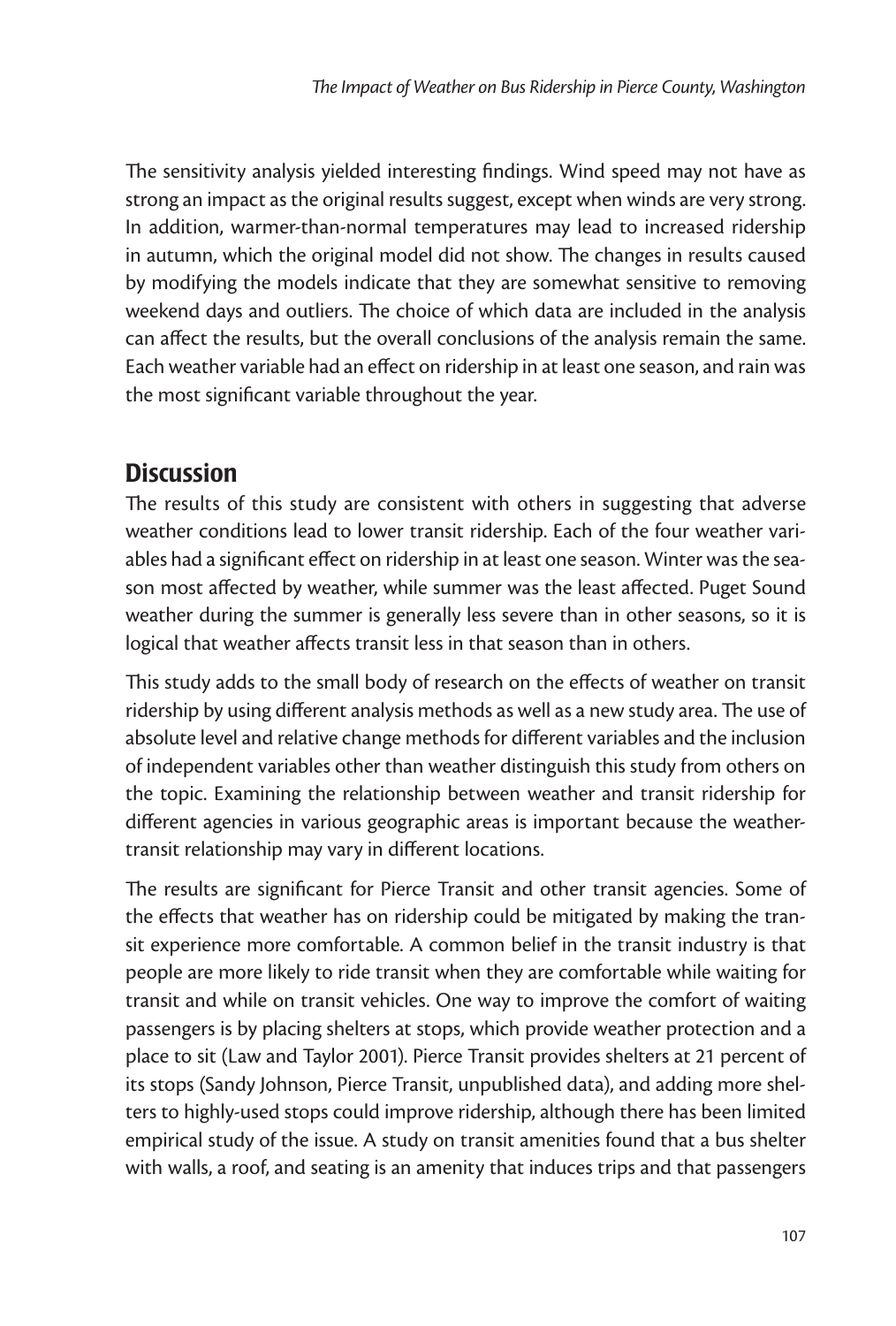notice when weather protection is sufficient (Projects for Public Spaces, Inc. and Multisystems, Inc. 1999). In addition, providing a climate-controlled environment on buses can help mitigate the effects of weather.

This study had some limitations. The most significant was the combination of weather data from Sea-Tac Airport in King County with transit data from Pierce County. A more precise analysis would have used weather data from within the transit agency's service area. Although the airport is close to Pierce County, slightly different weather conditions in the two locations could have occurred, leading to less accurate results. In general, however, Sea-Tac Airport and the Pierce Transit service area have similar weather conditions during the same day, so the results can be used to make general observations about the weather-transit ridership relationship, such as rainfall leading to lower ridership. A second limitation was that the weather data were aggregated for 24-hour periods, but Pierce Transit buses only run during a portion of those hours. So, for example, rain included in the daily rainfall total may have occurred at night, when transit service was not running. It would likely have been more accurate to exclude weather data from the hours when buses were not running. Last, weather conditions such as snow and icy roads adversely affect transit operations and quality of service, which affects ridership. However, it is unknown which component affects ridership more on snowy days: the reduction in passenger comfort or the reductions in quality of service.

Additional research on the weather-transit relationship is necessary and should examine three issues. First, the specifics of the relationship may differ in other climates. Recent studies examined the issue in northern cities, but weather may have a different effect on ridership in cities with hotter climates, such as Phoenix or Houston. Second, further research should determine whether different types of bus routes are affected differently. For instance, routes that serve primarily parkand-ride lots with shelters may be affected differently than routes that serve areas where people walk to the closest bus stop. Last, a similar analysis could use forecast data for the weather variables as opposed to observed data because people may base their travel decisions on the forecast from the previous night rather than on actual conditions.

## Acknowledgments

The authors thank Sandy Johnson of Pierce Transit for providing data and information about the system.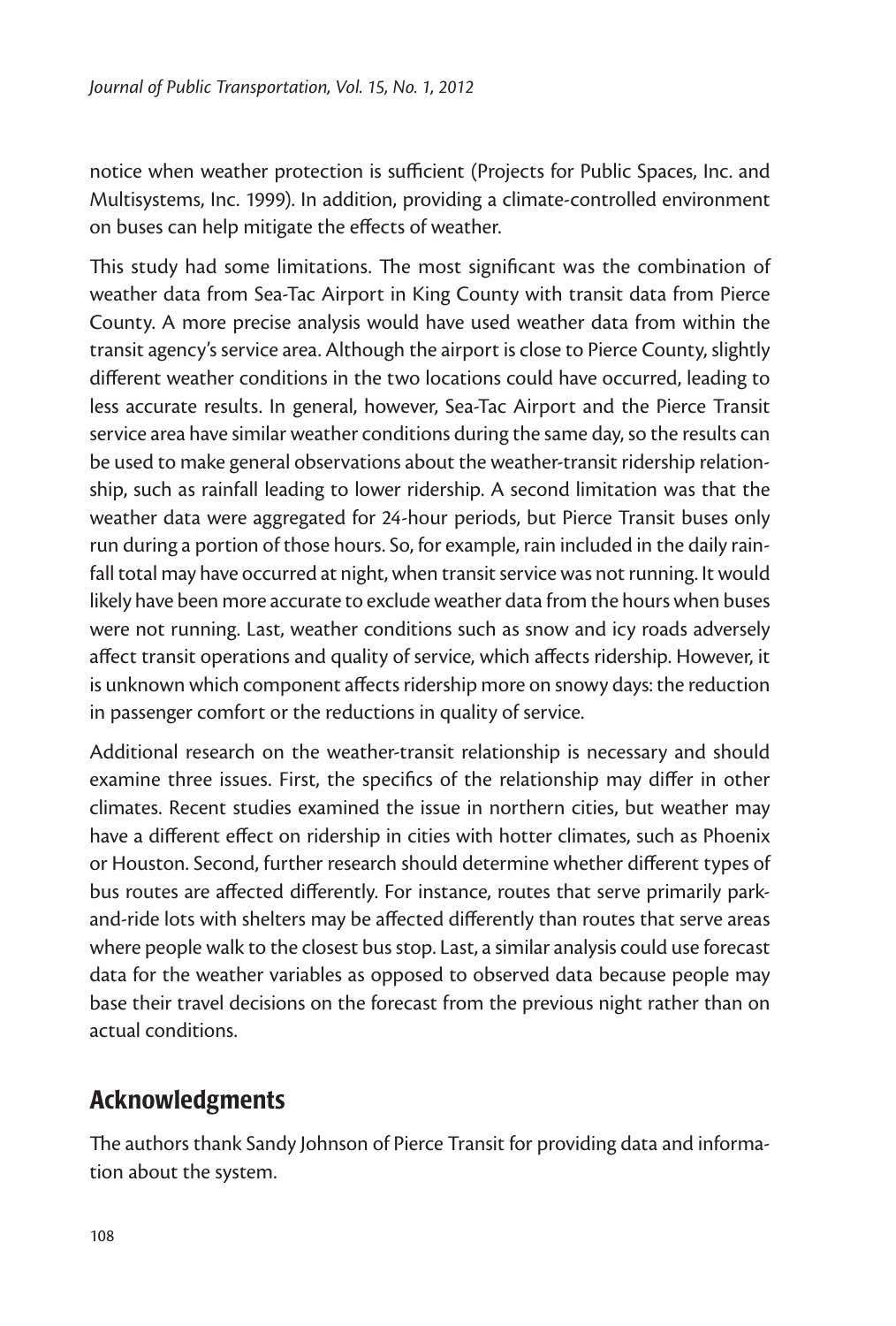#### **References**

- Cravo, V. S., and J. E. Cohen. 2009. The impact of weather on transit revenue in New York City. Presented at the 88th Annual Meeting of the Transportation Research Board, Washington, D.C., January 11–15.
- Changnon, S. A. 1996. Effects of summer precipitation on urban transportation. *Climatic Change* 32(4): 481–494.
- de Palma, A., and D. Rochat. 1998. Understanding individual travel decisions: results from a commuters survey in Geneva. *Transportation* 26(3): 263–281.
- Guo, Z., N. H. M. Wilson, and A. Rahbee. 2007. Impact of weather on transit ridership in Chicago, Illinois. *Transportation Research Record* 2034: 3-10.
- Hofmann, M., and M. O'Mahony. 2005. The impact of adverse weather conditions on urban bus performance measures. Paper presented at the 8th International IEEE Conference on Intelligent Transportation Systems, Vienna, Austria, September 13–16.
- Ibrahim, A. T., and F. M. Hall. 1994. Effect of adverse weather conditions on speedflow-occupancy relationships. *Transportation Research Record* 1457: 184–191.
- Kalstein, A. J., M. Kuby, D. Gerrity, and J. J. Clancy. 2009. An analysis of air mass effects on rail ridership in three U.S. cities. *Journal of Transport Geography*  17(3): 198–207.
- Khattak, A. J., and A. de Palma. 1997. The impact of adverse weather conditions on the propensity to change travel decisions: A survey of Brussels commuters. *Transportation Research Part A: Policy and Practice* 31(3): 181-203.
- Kottek, M., J. Grieser, C. Beck, B. Rudolf, and F. Rubel. 2006. World map of the Köppen-Geiger climate classification updated. *Meteorologische Zeitschrift* 15(3): 259–263.
- Lamm, R., E. M. Choueiri, and T. Mailaender. 1990. Comparison of operating speeds on dry and wet pavements of two-lane rural highways. *Transportation Research Record* 1280: 199–207.
- Law, P., and B. Taylor. 2001. Shelter from the storm: Optimizing distribution of bus stop shelters in Los Angeles. *Transportation Research Record* 1753: 79–85.
- National Weather Service. 2009. Automated surface observing systems. Accessed December 1. http://www.srh.noaa.gov/jetstream/remote/asos.htm.